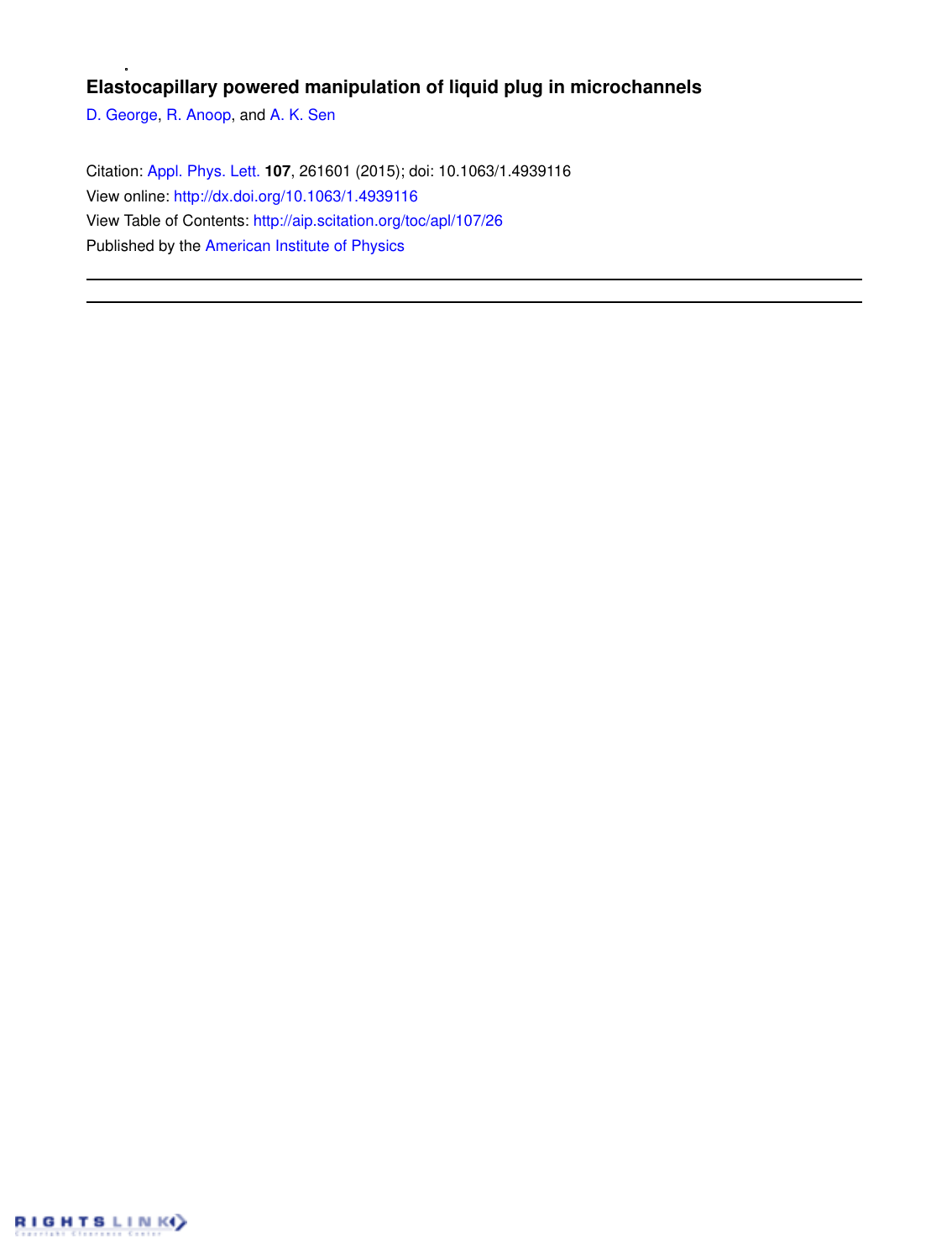

## Elastocapillary powered manipulation of liquid plug in microchannels

D. George, R. Anoop, and A. K. Sen

Department of Mechanical Engineering, Indian Institute of Technology Madras, Chennai 600036, India

(Received 13 October 2015; accepted 15 December 2015; published online 30 December 2015)

We report the manipulation of a liquid plug inside a rectangular microchannel, when one of the channel walls is a deformable membrane, which adjoins another parallel microchannel. Elastocapillary flow of a driving liquid (DL) through the adjoining microchannel, when approaches the plug, tries to pull the membrane near the plug, which is initially deflected into the plug, towards the DL. The plug is transported due to a differential pressure that develops across the plug owing to the increase in the radius of curvature of the trailing meniscus of the plug. A theoretical model is proposed to predict the plug velocity, which depends on a parameter  $J$  and plug length  $L$ . The predictions of the theoretical model show good agreement with experimental data. The dynamic behaviour of the plug and DL is presented and discussed.  $\odot$  2015 AIP Publishing LLC. [http://dx.doi.org/10.1063/1.4939116]

Rapid development of microfluidics is ascribed to its myriads of applications in miniaturized bio-analysis, point of care diagnosis, and drug delivery.<sup>1</sup> Owing to this interest, studies on capillary flows<sup>2</sup> have seen a renaissance in the last decade.<sup>3-6</sup> Subsequently, characteristics of capillary flows were exploited to develop complex self-powered microfluidic systems.7–9 Studies on the possible use of capillarity and elasticity for mass production of 3D micro and nanoscale objects—capillary origami—are also reported.<sup>10</sup> In elastocapillary flow through deformable micro and nanochannels, significant enhancements in capillary flow performance have been observed.<sup>11,12</sup> Dynamic and static analyses of elastocapillary phenomena have also been reported.<sup>13,14</sup> Dynamics of liquid plugs in narrow confinements received attention mainly due to its significance in pulmonary system $15$  and oscillating heat pipes.<sup>16</sup> In nature, certain sea birds utilize the pressure difference across the two menisci of capillary plugs for the transport of prey-laden water droplets mouthward.<sup>17</sup> Self-propagation of liquid plugs in narrow channels was achieved in a tapered capillary tube<sup>18</sup> and by juxtaposing two liquid plugs of different surface tension values.<sup>19</sup> However, the applications of later techniques in microfluidics may be limited by the fabrication complexity, lack of proper control over the plug once it is placed inside a microchannel, or the adulteration of the liquid plug due to the use of additional liquids.

Here, we report the transport of a liquid plug inside a rectangular microchannel, when one of its walls is a deformable membrane, which adjoins another parallel microchannel (Fig. 1). Due to the Laplace pressure jump across its curved interfaces, the liquid plug is below ambient pressure. $20$  The bottom membrane wall of the microchannel containing the plug deflects into the plug due to the difference in pressure between the plug and the ambient air inside the adjoining microchannel. A driving liquid (DL) is introduced at the inlet of the adjoining microchannel, which fills the channel due to capillary action. When the DL approaches the plug, the membrane near plug is pulled downward into the DL thus increasing the radius of curvature of the trailing interface of the plug. A differential pressure is created across the plug due to which it is transported in the direction of the DL flow. We report a theoretical model to predict the plug velocity, which depends on a non-dimensional parameter  $J$  and plug length  $\tilde{L}$ . The location of the leading end of the plug and DL menisci with time and the effects of membrane thickness and plug length on the plug velocity are predicted using model and experimentally measured. Finally, the important flow regimes are identified and discussed.

First, we analyse the initial upward deflection of the membrane due to the pressure difference  $-p_p(x)$  between the plug and ambient air inside the adjoining microchannel (Fig.  $1(a)$ ). Consider a thin rectangular membrane of width w, length L, and thickness t with its edges  $y = \pm w/2$  built-in. Let  $E$  and  $\nu$  denote, respectively, its Young's modulus and Poisson's ratio. Assuming the pure bending theory for thin plates gives a reasonable approximation (since maximum deflection is less than half the membrane thickness), we take  $\frac{\partial^4 \omega}{\partial x^4} + 2 \frac{\partial^4 \omega}{\partial x^2 \partial y^2} + \frac{\partial^4 \omega}{\partial y^4} = -\frac{p_p(x)}{D}$ , where  $D = Et^3/12(1 - \nu^2)$  is the flexural rigidity. By using  $x' = x/L$ ,  $y' = y/w$ ,  $\omega'$  $=\omega/\hat{\delta}_p$ , and  $p'_p(x') = p_p(x)w^4/\hat{\delta}_pD$ , where  $\hat{\delta}_p$  is maximum membrane deflection, we obtain the non-dimensional equation (primes dropped for clarity)

$$
\varepsilon^4 \frac{\partial^4 \omega}{\partial x^4} + 2\varepsilon^2 \frac{\partial^4 \omega}{\partial x^2 \partial y^2} + \frac{\partial^4 \omega}{\partial y^4} = -p_p(x). \tag{1}
$$

Since  $\varepsilon = w/L \ll 1$ , the terms involving  $\varepsilon^4$  and  $\varepsilon^2$  are being neglected. Now, integrating the simplified equation, using boundary conditions at the built-in edges;  $\omega = 0$  at  $y =$  $\pm \omega/2$  and  $d\omega/dy = 0$  at  $y = \pm w/2$ , we get

$$
\omega(x, y) = \delta_p(x) \left( 4\left(\frac{y}{w}\right)^2 - 1 \right)^2, \tag{2}
$$

where  $\delta_p(x) = \omega(x, 0) = -\alpha p_p(x) w^4/D$  is the maximum deflection, at any given x, which occurs at  $y = 0$ , the constant  $\alpha = 1/384$ . The pressure  $-p_p(x)$  acting on the membrane is maximum and thus the maximum deflection  $\delta_p$ occurs at  $x = \hat{x}_p$ , a short distance away from the plug

RIGHTSLINK()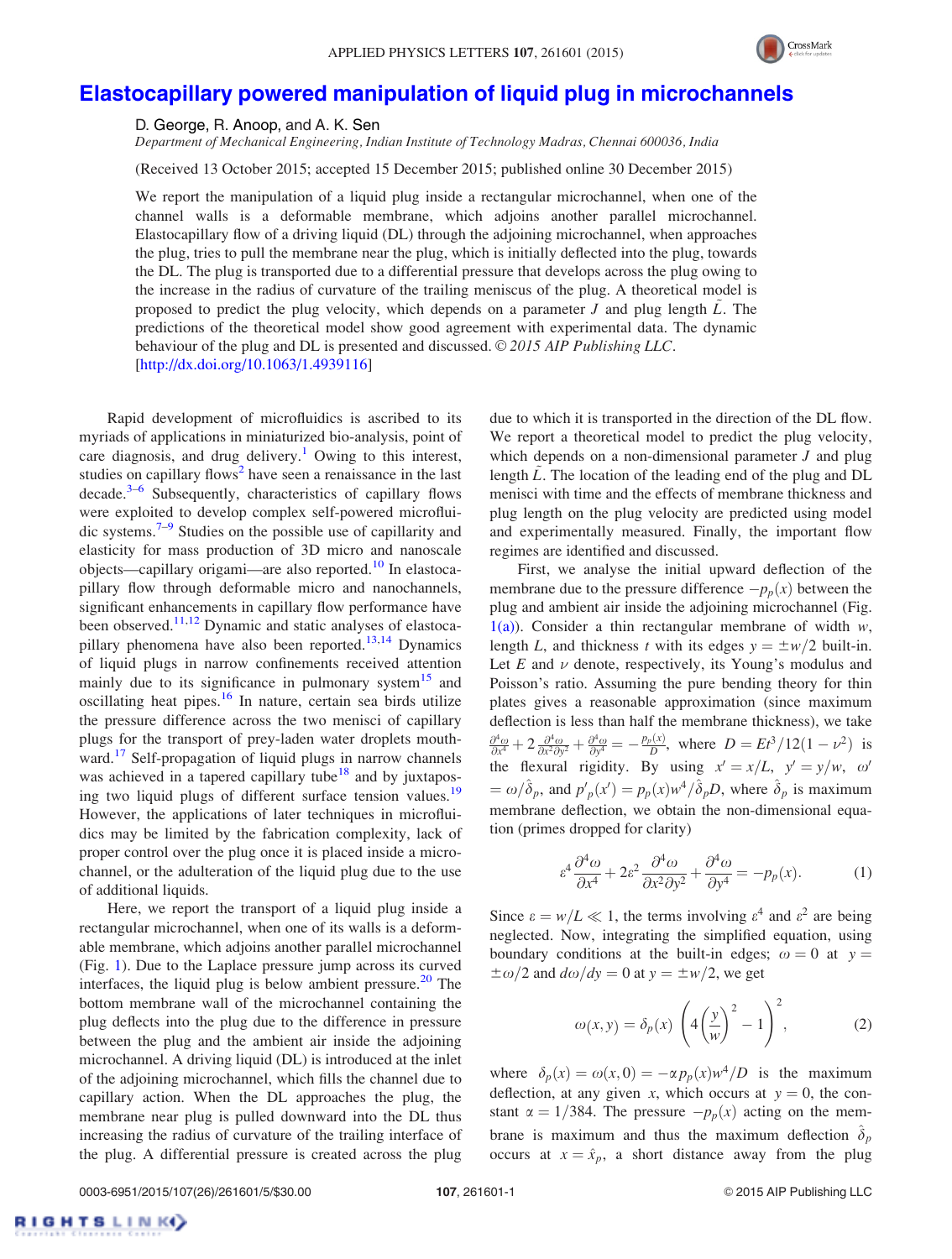

FIG. 1. (a) Liquid plug (indicated by dotted area) and the resulting membrane deflection. (b) DL approaches the trailing interface of the plug thus pulls membrane downward and changes the curvature of the trailing interface. Close-up views of the (c) plug meniscus and (d) DL meniscus. (e) Optical images of the device.

meniscus  $x = \tilde{x}_p$  (Fig. 1(c)). Our numerical simulations showed that  $\delta_p = \delta_p/2$  is a very good approximation, which is in agreement with the earlier works.<sup>11</sup> The change in pressure over the short distance from  $\tilde{x}$  to  $\hat{x}$  is neglected, so that  $p_p(\tilde{x}_p) = p_p(\hat{x}_p) = -p_{mp}$ . Assuming  $w \gg h_p$ , where  $h_p$  is the height of the plug channel, we equate the pressure jump across the plug meniscus  $p_{mp}$  with the pressure that corresponds to the membrane deflection  $-p_p(x)$  as

$$
2\sigma_p \cos \theta_p \left( \frac{1}{h_p - \delta_p} \right) = \frac{2\delta_p D}{\alpha w^4},\tag{3}
$$

where  $\sigma_p$  is the surface tension and  $\theta_p$  is the contact angle of the plug. Solving for the upward deflection at the meniscus gives  $\delta_p/h_p = \eta_p = (1/2)(1 - \sqrt{1 - J})$  where  $J = 4\alpha w^4$  $\sigma_p \cos \theta_p / Dh_p^2$ , which represents the ratio of the capillary force to the mechanical restoring force. Initially, the radius of curvatures of the leading and trailing menisci of the plug and deflections of the membrane at these two locations are equal (i.e.,  $\delta_p$ ) (Fig. 1(a)).

When the DL is introduced, there is a downward deflection of the membrane close to the advancing capillary meniscus. When the meniscus of the DL approaches the trailing interface of the plug, it tends to pull the membrane downward. Since, at the trailing interface of the plug, the membrane is already deflected upward, the magnitude of this upward deflection is reduced (Fig.  $1(b)$ ). The resultant deflection of the membrane  $\delta$  is obtained by considering the pre-existing upward pull owing to the pressure  $-p_p(x)$  due to pressure jump across the trailing end of the plug and the competing downward pull owing to pressure  $-p_d(x)$  due to the pressure jump across the DL meniscus as

$$
\frac{2\eta Dh_p}{\alpha w^4} = \frac{2\sigma_p \cos \theta_p}{h_p(1-\eta)} - \frac{2\sigma_d \cos \theta_d}{h_d \left(1 + \frac{h_p}{h_d} \eta\right)},\tag{4}
$$

where  $p$  and  $d$  denote plug and DL, respectively, and  $\delta = h_n \eta$ . The downward pull of the membrane near the trailing meniscus of the plug creates a difference in the radii of curvatures of the leading and trailing menisci of the plug. Thus, a differential pressure is created, which is responsible for the transport of the plug. When the plug is set to motion, there is a balance between the driving differential pressure  $\Delta p_d = (\Delta p_l - \Delta p_t)$ , i.e., difference between the pressure jumps at the leading and trailing menisci,  $\Delta P_l = 2\sigma \cos \theta_{pl}/$  $(h_p - \delta_p)$  and  $\Delta P_t = 2\sigma \cos \theta_{pt}/(h_p - \delta)$ , respectively, and the viscous pressure drop  $\Delta P_{v}$ . <sup>16,19</sup> During experiments, we observed that the trailing meniscus of the plug completely wets the channel wall; thus, the dynamic contact angle of the

trailing meniscus  $\theta_{pt} \sim 0^{\circ}$ . The dynamic contact angle of the leading meniscus  $\theta_{pl}$  is found in terms of the static contact angle  $\theta_p$  using the expression<sup>21</sup> cos  $(\theta_{pl}) = \cos(\theta_p) - 2(1 +$  $cos(\theta_p))Ca^{0.5}$ , where  $Ca = (\mu_p U_p)/\sigma_p$ , where  $\mu_p$  is the plug viscosity and  $U_p$  is the plug velocity.

The viscous pressure drop  $\Delta P_{v}$  is found by considering fully developed velocity profile  $\mathbf{v}_p = u_p(y, z)\mathbf{e}_x$  and pressure  $p_p(x)$  constant at a cross-section and using Poiseuille equation  $\mu_p \nabla^2 u_p = \frac{\partial p_p}{\partial x}$  (similar to Ma<sup>16</sup> and Bico and Quéré<sup>19</sup>). By changing variables using  $\hat{y} = y/w, \hat{z} = z/h_p$ and  $\hat{u} = u_p / U_p$  (considering flow rate  $Q_p = wh_p U_p$ ), we get

$$
a_p^2 \frac{\partial^2 \widehat{u}_p}{\partial \widehat{y}^2} + \frac{\partial^2 \widehat{u}_p}{\partial \widehat{z}^2} = \frac{wh_p^3}{\mu_p Q_p} \frac{\partial p_p}{\partial x} = K_p,\tag{5}
$$

where  $a_p = h_p/w$  is channel aspect ratio and  $K_p$  is a constant. For channels of small aspect ratios (i.e.,  $h_p \ll w$ ), considered in our experiments, the first term in Equation (5) is dropped. Equation (2) gives the variation of the channel height across the width as  $\hat{h}(\hat{y}) = 1 - \eta (4\hat{y}^2 - 1)^2$ , where  $\hat{h}(\hat{y})$  $= h(y)/h_p$  and  $\eta = \delta_p(x)/h_p$ . Using no-slip boundary conditions at the bottom  $\hat{z} = 0$  and top  $\hat{z} = h(\hat{y})$  walls, integrating Equation (5), we get the velocity profile  $\hat{u}_p(\hat{y}, \hat{z})$  $= (1/2)K_p \hat{z} [\hat{z} - \hat{h}(\hat{y})]$ Þ. The form of the nondimensionalization requires  $\int \int d\hat{y} d\hat{z} \, \hat{u}(\hat{y}, \hat{z}) = 1$ , from which we obtain  $K_p = \frac{wh_p^3}{\mu_p Q_p}$  $\partial p_p$  $\left(\frac{\partial p_p}{\partial x}\right) = -12/F(\eta_p)$ . So the hydraulic resistance per unit length  $r_p = \frac{1}{Q_p} \left( -\frac{\partial p_p}{\partial x} \right)$  $\left(-\frac{\partial p_p}{\partial x}\right) = \frac{12\mu_p}{\beta wh_p^3}$  $\beta$ wh $_p^3$  $\frac{1}{F(\eta_p)}$ , where  $F(\eta_p) = 1 - \frac{8\eta_p}{5} + \frac{128\eta_p^2}{105} - \frac{1024\eta_p^3}{3003}$ . Thus, the average channel height  $\bar{h}_p \approx h_p[1 - (16\eta/15)]$ . Finally, the viscous pressure loss  $\Delta p_v = 12\mu_p L U_p / \beta_p \vec{h}_p^2$  $\tilde{p}$ , where L is the plug length. To ensure that velocity  $\hat{u}(\hat{y}, \hat{z})$  satisfies the noslip condition at the side walls  $\hat{y} = \pm 1/2$ , a factor  $\beta_{p} = \frac{1}{2}$  $1 - 0.63a_p$  is included, similar to that reported elsewhere.<sup>22</sup>

Now, by equating the driving pressure  $\Delta P_d$  with viscous pressure drop  $\Delta P_v$  and using the deflection of the membrane at the trailing meniscus  $\delta = h_p \eta$  and leading meniscus  $\tilde{\delta}_p = h_p \eta_p$ , we get

$$
\left(\frac{\cos\theta_{pl}}{1-\eta_p} - \frac{1}{1-\eta}\right) = \frac{6\tilde{L}Ca}{\beta_p \left(1 - \frac{16\eta}{15}\right)^2},\tag{6}
$$

where  $\tilde{L} = L/h_p$  is the non-dimensional plug length. The above equation is solved numerically in MATLAB to predict the capillary number  $Ca$  and thus the velocity of the plug  $U_p$ .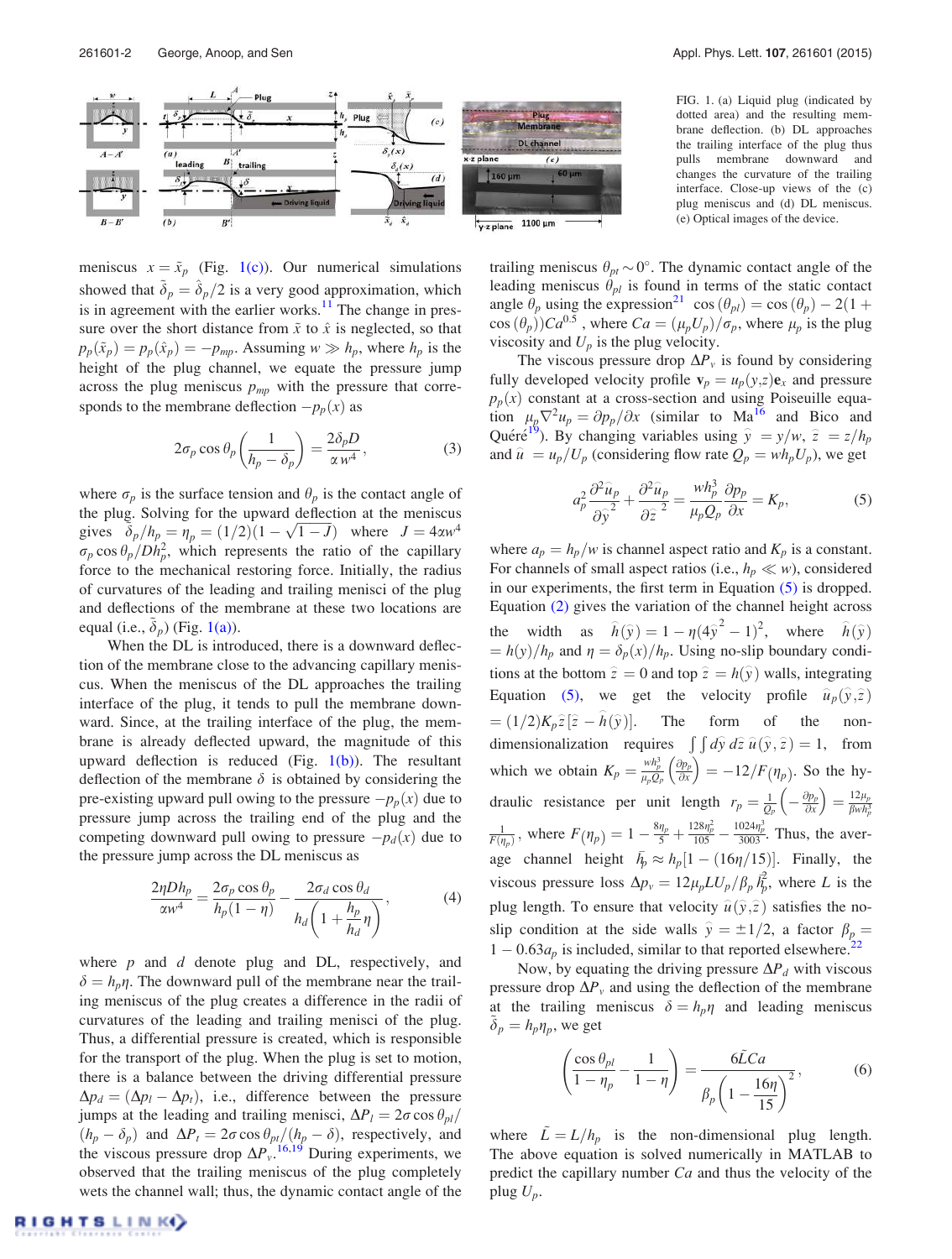The dynamics of the DL meniscus is obtained by considering the increase in the driving pressure due to the decrease in the radius of curvature of the meniscus owing to the membrane deflection and the corresponding increase in the viscous pressure drop due to the decrease in the flow crosssectional area. Before the DL meniscus interacts with the plug, the position of the DL meniscus  $\tilde{x}_d$  as a function of time t is expressed as  $\tilde{x}_d(t) = W_f \sqrt{t}$ , where  $W_f$  is the modified Washburn coefficient  $W_f$ . For the DL channel, we have  $\delta_d(x) = -\alpha p_d(x) w^4/D$ . By differentiating, we get  $-\frac{dp_d}{dx}$  $=\frac{Dh_d}{\alpha w^4}\frac{d\eta_d}{dx}$ , for  $0 \le x \le \hat{x}_d$  in (Fig. 1(d)). Similar to the plug, we analyze the fully developed flow inside the DL to arrive at an equation similar to Equation (5). Using  $\int \int d\hat{y} d\hat{z}$  $\hat{u}_d(\hat{y}, \hat{z}) = 1$ , the hydraulic resistance per unit length of the deformed cross-section  $R_d = \frac{1}{Q_d} \left( -\frac{\partial p_d}{\partial x} \right) = \frac{12\mu_d}{\beta w h_d^3}$  $\frac{1}{F(\eta_d)}$ , with  $f(\eta_d) = 1 - (8/5)\eta_d + (128/105)\eta_d^2 - (1024/3003)\eta_d^3$ , we rearrange to get  $-\frac{dp_d}{dx} = R_dQ_d(t) = \frac{12\mu_d}{\beta_d w h_d^3}$  $Q_d(t)$  $\frac{Q_d(t)}{f(\eta_d)}$ , where  $Q_d(t)$  is the instantaneous flow rate and  $\beta_d = 1 - 0.63(h_d/w)$ . By equating the two expressions for  $-\frac{dp_d}{dx}$  and integrating from  $x = 0$  to  $\hat{x}_d$ , we get

$$
\frac{12\alpha\mu_d w^3}{\beta_d Dh_d^4} Q_d(t)\,\hat{x}_d(t) = F(\hat{\eta}_d), \text{ where}
$$

$$
F(\hat{\eta}_d) = \hat{\eta}_d \left(1 - \frac{4\hat{\eta}_d}{5} + \frac{128\hat{\eta}_d^2}{315} - \frac{256\hat{\eta}_d^3}{3003}\right). \tag{7}
$$

Assuming that the inertial effects $23$  are negligible, we use  $Q_d(t) \approx wh_d \frac{d}{dt} \hat{x}_d(t) \int \int 1 \, d\hat{y} \, d\hat{z} \, |_{x=\tilde{x}_d}$  to get  $\hat{x}_d \frac{d\hat{x}_d}{dt} =$  $\frac{W_f^2}{2}$ , where the modified Washburn coefficient  $W_f$  for the DL channel is

$$
W_f = \sqrt{\frac{\beta_d F(\hat{\eta}_d) D h_d^3}{6\alpha A(\hat{\eta}_d)\mu_d w^4}}, \text{ where } A(\hat{\eta}_d) = 1 - (4/15)\hat{\eta}_d. (8)
$$

When the DL meniscus approaches the trailing meniscus of the plug, owing to the pre-existing upward membrane deflection, there is a modification in the DL meniscus curvature and hence the corresponding driving pressure and velocity. The modified maximum deflection of the membrane  $\delta_{dp}$  (or  $\hat{\eta}_{dp} = \delta_{dp} / h_d$ ) is found by equating the driving pressure (approximated as the pressure at the DL meniscus) and the pressure causing the membrane deflection at this point as  $\hat{\eta}_{dp} \approx 2\sigma_d \alpha \cos \theta_d w^4$  $(Dh_d^2(1 + h_p \eta/h_d)$ . Thus, the modified reduced channel cross-sectional area at the meniscus is obtained as  $A(\hat{\eta}_{dp}) = wh_d(1 + 8\hat{\eta}_d/15)$ . The modified Washburn coefficient, which represents the velocity of the DL meniscus, while it crosses the plug is approximated as

$$
W_{fp} = \sqrt{\frac{\beta_d F(\hat{\eta}_{dp}) D h_d^3}{6\alpha A(\hat{\eta}_{dp}) \mu_d w^4}}.
$$
\n(9)

Once the DL crosses the plug, the driving pressure increases again due to decrease in the channel cross-section. Since the length of the plug is small, once the DL overtakes the plug, the effect of the plug on the DL flow is negligible.

The devices were fabricated<sup>24</sup> by bonding two identical PDMS microchannels with width of  $1100 \mu m$  and height of 160  $\mu$ m with a thin PDMS membrane<sup>12</sup> with different thicknesses of  $60-180 \mu m$  sandwiched in between the two microchannels (Fig.  $1(e)$ ). The device was mounted on a microscope stage (Axio Vert A1, Zeiss). First, a plug is created inside the upper microchannel by introducing  $2 \mu$  of liquid into the channel and then removing the excess liquid.<sup>20</sup> A DL drop of 0.1 ml is introduced into the adjoining microchannel, which fills the lower channel due to elastocapillary. The motion of the meniscus of the DL and plug are recorded using high-speed camera (FASTCAM SA3, Photron). The distance travelled by the plug and DL meniscus with time measured from experiments and predicted by model show good agreement within 11% (Fig. 2).The location of the plug with time was predicted from the velocity using Equation (6). The distance travelled by the DL meniscus was predicted using Equations (8) and (9), respectively, before and after the DL meniscus approaches the plug. The ratio of viscous force to capillary force is of the order of 1 even after a short distance of  $\sim$ 1.0 mm from the driving capillary flow inlet. Hence, inertia effects<sup>23</sup> are negligible and the use of Washburn model is justified. The error in position and time measurements were  $\pm 0.125$  mm and  $\pm 0.004$  s, respectively. Figs.  $3(a)$  and  $3(b)$  show the effect of J and plug length L on plug velocity (or Ca) from the experiments and model, respectively. As J increases, the capillary force becomes stronger as compared with the restoring force due to which the driving differential pressure across the plug increases, which gives rise to higher plug velocity. While the model predicts a continuous increase in the velocity with the increase in  $J$ , for  $J > 0.28$ , a sudden decrease in velocity was observed in experiments. For higher J, the elastocapillary force is so strong that the initial upward deflection of the membrane is significant. The DL meniscus, when approaches the plug, experiences a diverging channel (neglected in the model) due to which the pressure jump across its meniscus is reduced significantly and thus the DL has negligible effect on the plug. In Fig.  $3(b)$ , the decrease in the plug velocity with the increase in the plug length is attributed to the higher viscous resistance offered by longer plugs. In Fig.  $3(a)$ , the maximum difference between the model predictions and experimental data is found to be  $\langle 15\% \text{ up to } J = 0.28 \text{ (i.e., }$ before side wall-wetting becomes predominant). A good match (error  $< 10\%$ ) is observed at lower values of *J* but at



FIG. 2. Distance travelled by the menisci  $\bar{X} = x/h_d$  of the DL (mineral oil) and the liquid plug leading end (olive oil) with time  $t/\tau = t/\sqrt{\sigma \cos \theta/3\mu h_d}$ ,  $\tilde{L} = 18.75$ , size of channels is  $1100 \times 160 \,\mu$ m.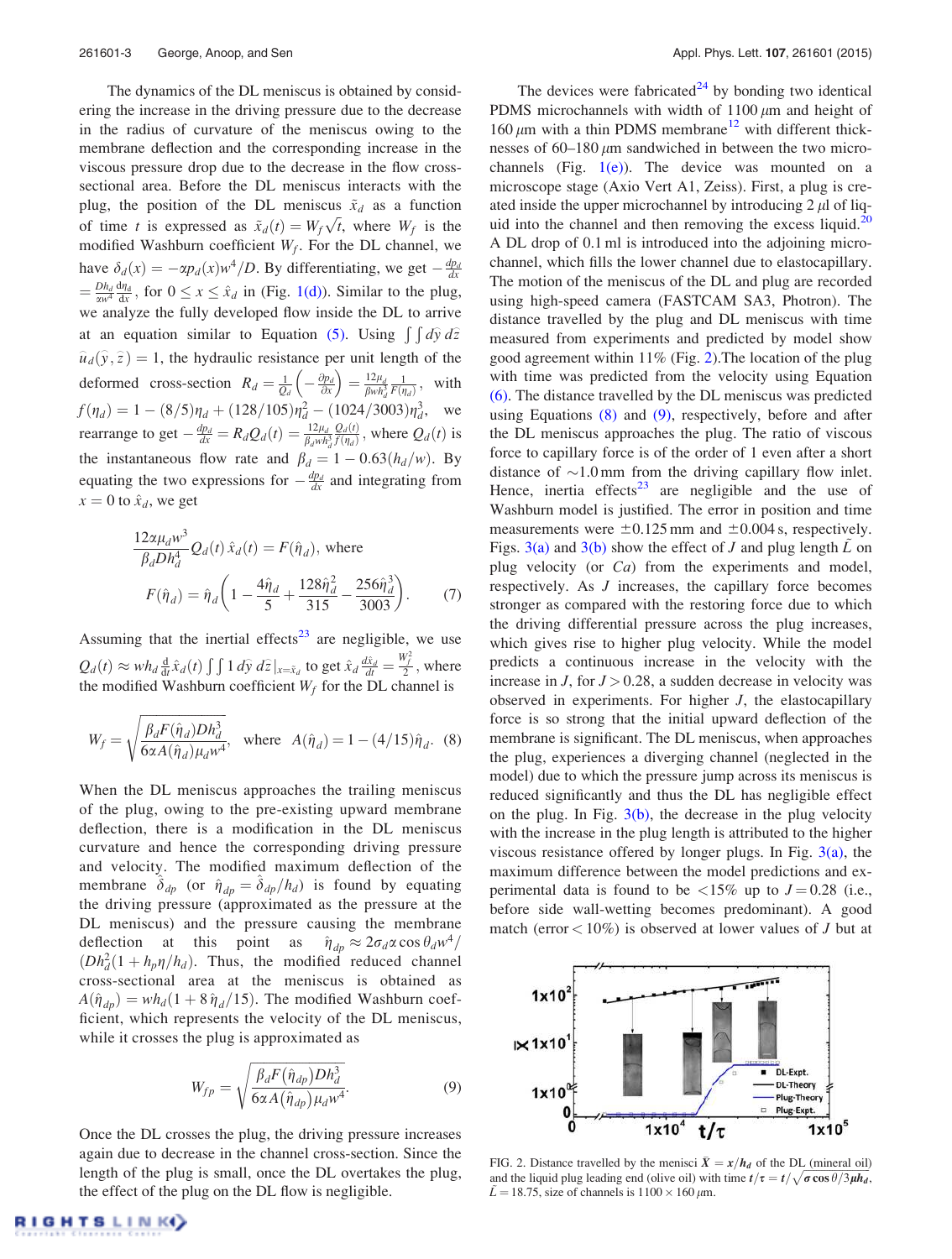

FIG. 3. Effects of (a)  $J, \tilde{L} = 31.25$  and (b)  $\tilde{L}$ ,  $J = 0.05$ , on plug velocity (*Ca*), in both cases, DL is silicone oil and size of channels is  $1100 \times 160 \,\mu$ m.

higher J values (i.e.,  $J > 0.28$ ), the error increases due to large initial upward deflection of the membrane, which is not accounted for in our model. Similarly, in Fig.  $3(b)$ , the match between the model and experiment is good (error < 10%) for shorter plugs, i.e., up to  $\bar{L}$  = 31.25. However, for longer plugs ( $\tilde{L} > 31.25$ ), the error is as high as 20%. This could be because, for longer plugs, the meniscus takes much longer time to completely cross the plug and therefore the reduction in pressure difference across the membrane at the trailing meniscus of the plug is more apparent, which is not addressed in our model. Thus, our model is accurate for lower range of J and  $\tilde{L}$  values. In order to reduce the error at higher values of  $J$  and  $L$ , an improved 3D model is required. However, development of such a 3D model is extremely challenging and left as a future scope of the work.

Depending on the value of  $J$ , important flow regimes are observed. For  $J < 0.04$ , due to large restoring force as compared with capillary force, the DL is unable to transport the plug. The membrane deflection is negligible and DL meniscus traverse through a rectangular channel and with its meniscus shape unchanged. For  $0.40 > J > 0.04$ , the DL is able to transport the plug (over  $\delta_m \sim 0.5$  mm for  $J = 0.13$ ), shown in Fig.  $4(a)$ , at various time instants (i-iii). According to Equation (2), the initial membrane deflection varies in y-direction (i.e., across width) as  $\omega(x, y) = \delta_p(x)$  $\left(4\left(\frac{y}{w}\right)^2 - 1\right)^2$ . Due to the pre-existing deflection of the membrane, the DL meniscus, while crossing the trailing interface of the plug, experiences a diverging channel of height  $h = h_d + 16\delta_p(x) \left(\left(\frac{y}{w}\right)^2 - \frac{1}{4}\right)^2$ . By approximating the radius of curvature in the x-z plane  $R_y = (h/2 \cos \theta)$ , the Laplace pressure jump across any point along the DL meniscus is obtained as

$$
\Delta P = \sigma \left( \frac{1}{R_y} + \frac{1}{R_z} \right) = \sigma \left( \frac{2 \cos \theta}{h_d + 16 \delta_p(x) \left( \left( \frac{y}{w} \right)^2 - \frac{1}{4} \right)^2} + \frac{1}{R_z} \right),\tag{10}
$$

where  $R<sub>y</sub>$  and  $R<sub>z</sub>$  are the first and second radii of curvature of the DL meniscus, respectively. The radius of curvature  $R<sub>z</sub>$  of the DL meniscus is in the x-y plane. Similar expression for the pressure drop across a liquid meniscus inside a flexible nanochannels has been reported by van Honschoten et al.<sup>25</sup> Also, this pressure drop is fixed throughout the liquid meniscus as reported by Tas et  $al.^{20}$  The deflected channel height increases from  $h_p$  at the sidewalls to  $h_p + \delta_u(x)$  at the centre

$$
(y=0). \quad \text{Thus,} \quad R_y = \left(h_p + 16\delta_u(x)\left(\left(\frac{y}{w}\right)^2 - \frac{1}{4}\right)^2\right)/2\cos\theta
$$

continuously increases along the meniscus from the walls towards the centre. In order to maintain the same pressure jump  $\Delta P$  at every point along the meniscus,<sup>20</sup> the  $R_z$ decreases from  $R_l$  to  $R_s$  at the centre of the channel (Figs. 4(a) and 4(b)). For  $J > 0.4$  (Fig. 4(b)), the  $R_z$  of the DL meniscus decreases at the centre but near to the wall, it increases rapidly to wet the walls completely. The DL meniscus at the centre moves very slowly or stops but near the walls it attains a large curvature and continues to move by completely wetting the walls. When the advancing DL meniscus near the walls arrives at the leading end of the plug, the shape of the plug meniscus is modified. This significantly improves the distance through which the leading meniscus of the plug is transported ( $\delta_m > 20$  mm, in Fig. 4(b)). When the DL meniscus arrives at the leading meniscus of the plug, the membrane is pulled towards the DL side. Thus,  $R<sub>v</sub>$  of the leading meniscus of the plug increases over a region closer to the side walls. In order to maintain a constant pressure jump at every point along the leading meniscus of the plug, at the centre, the meniscus attains a negative radius of curvature  $R_z$ .

In conclusion, we presented a technique for the manipulation of a liquid plug inside a microchannel with a deformable wall. Theoretical model is developed, which predicts the plug velocity as a function of the non-dimensional parameter J and the plug length  $\tilde{L}$ . Self-powered transport of liquid plug has significance in various physical systems reported in the literature. The proposed technique could be used for coating chemicals inside microchannels,<sup>19</sup> controlled delivery of reagents and chemicals $28$  inside microfluidic devices, and in a trigger valve system in a microfluidic device with the plug acting as the trigger. $8,9$  Also, the proposed work could motivate in furthering the research on the interaction between fluid interfaces across soft membranes in microfluidic networks. $26,27$ 



FIG. 4. Flow regimes. (a)  $0.40 > J$  $> 0.04$ , the DL is able to transport the plug by some distance  $(\delta_m \sim 0.5 \text{ mm})$ for  $J = 0.13$ ) before crossing the liquid plug, DL undergoes a change in the meniscus shape. (b)  $J > 0.4$ , DL wets sidewalls and causes a change in the meniscus shape at the leading end of the plug, plug moves by  $\delta_m > 20$  mm.